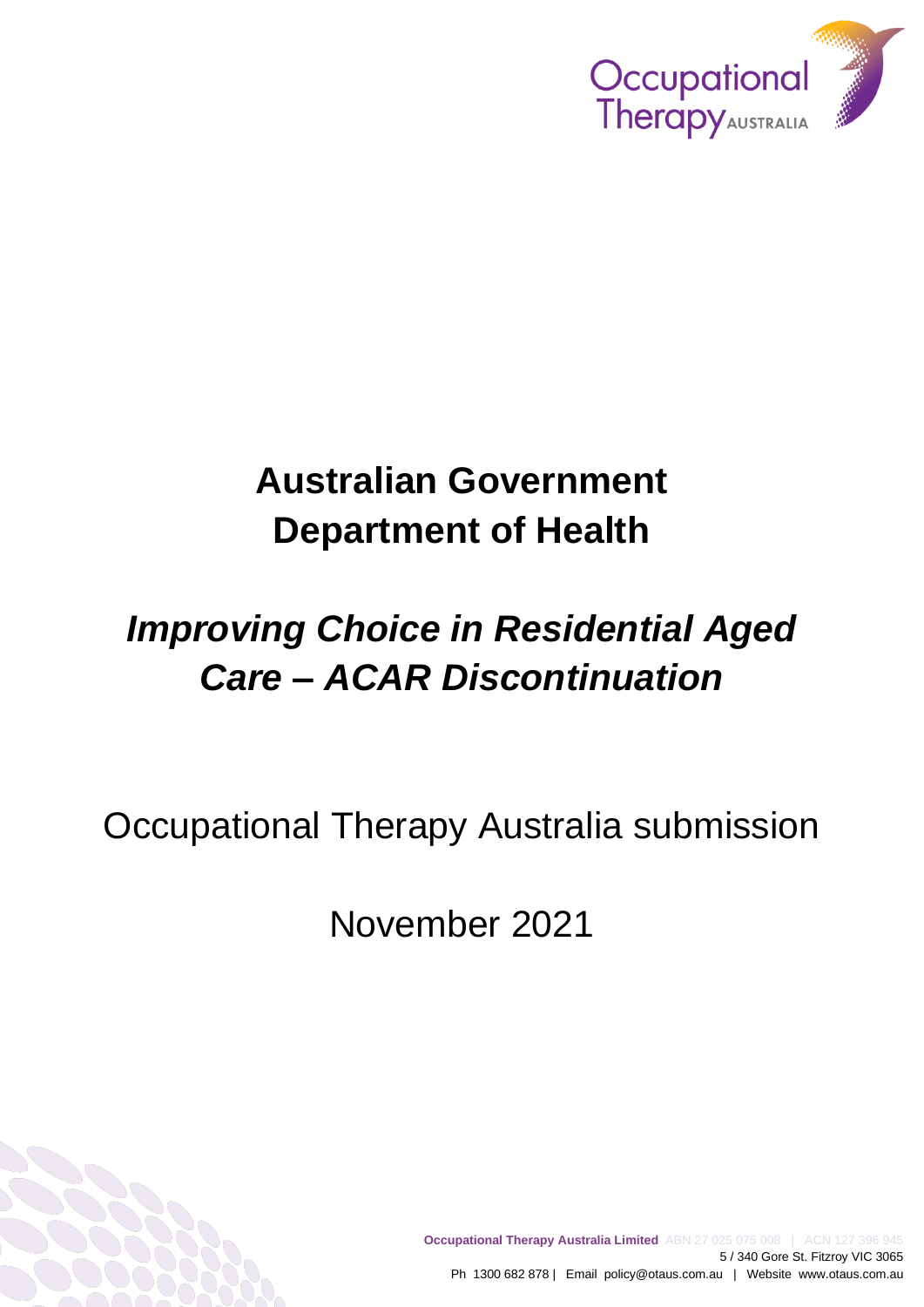## **Introduction**

Occupational Therapy Australia (OTA) welcomes the opportunity to provide a written submission to the Department of Health on the proposal for a new consumer-driven, competitive and innovative system for Residential Aged Care Facilities (RACFs).

OTA is the professional association and peak representative body for occupational therapists in Australia. As of September 2021, there were more than 25,300 registered occupational therapists working across the government, non-government, private and community sectors in Australia (AHPRA, 2021). Occupational therapists are allied health professionals whose role is to enable their clients to engage in meaningful and productive activities.

Occupational therapists work with older people with age-related conditions such as poor balance and coordination, memory loss and confusion, and vision and hearing loss, which lead to changes in their ability to participate in the meaningful activities of everyday life. Occupational therapists provide services such as physical and mental health therapy, vocational rehabilitation, chronic disease management, assessments for assistive technology, and the assessment of environment and safety risks. Thus, occupational therapists can enable meaningful engagement in the RACF environment, and provide residents with an enhanced sense of identity, greater purpose and improved wellbeing.

The Aged Care Quality Standards (Quality Standards) are intended to optimise the consumer's independence and choice in aged care, and provide a benchmark for a new, consumer driven, competitive and innovative residential care system. This submission highlights the parallels between Quality Standards and occupational therapy supports, and makes the case that every RACF should be required and incentivised to engage the services of a multidisciplinary health team, including occupational therapists, to guarantee the maintenance of the Quality Standards.

## **Occupational therapy and the Quality Standards in RACFs**

Occupational therapists have a history of practice in RACFs dating back to the late 1960s (Dancewicz and Bissett, 2020), and the current Quality Standards present new opportunities for their enhanced involvement in RACFs. Occupational therapy is centred on, and aimed at, maintaining and facilitating the independence, the engagement and the capacity of residents in RACFs. These all align with the Quality Standards.

#### **Standards relating to the independence, choice, and capacity of individuals**

Upon meeting a client an occupational therapist will interview them to discern their goals, interests and capabilities, thereby satisfying Standard 2(3) (b) of the Quality Standards, that 'assessment and planning identifies and addresses the consumer's current needs, goals and preferences' (ACQSC, 2019, p. 1). In an RACF, occupational therapists would interview each new resident upon admission and be available for follow up assessments if the resident's condition changed.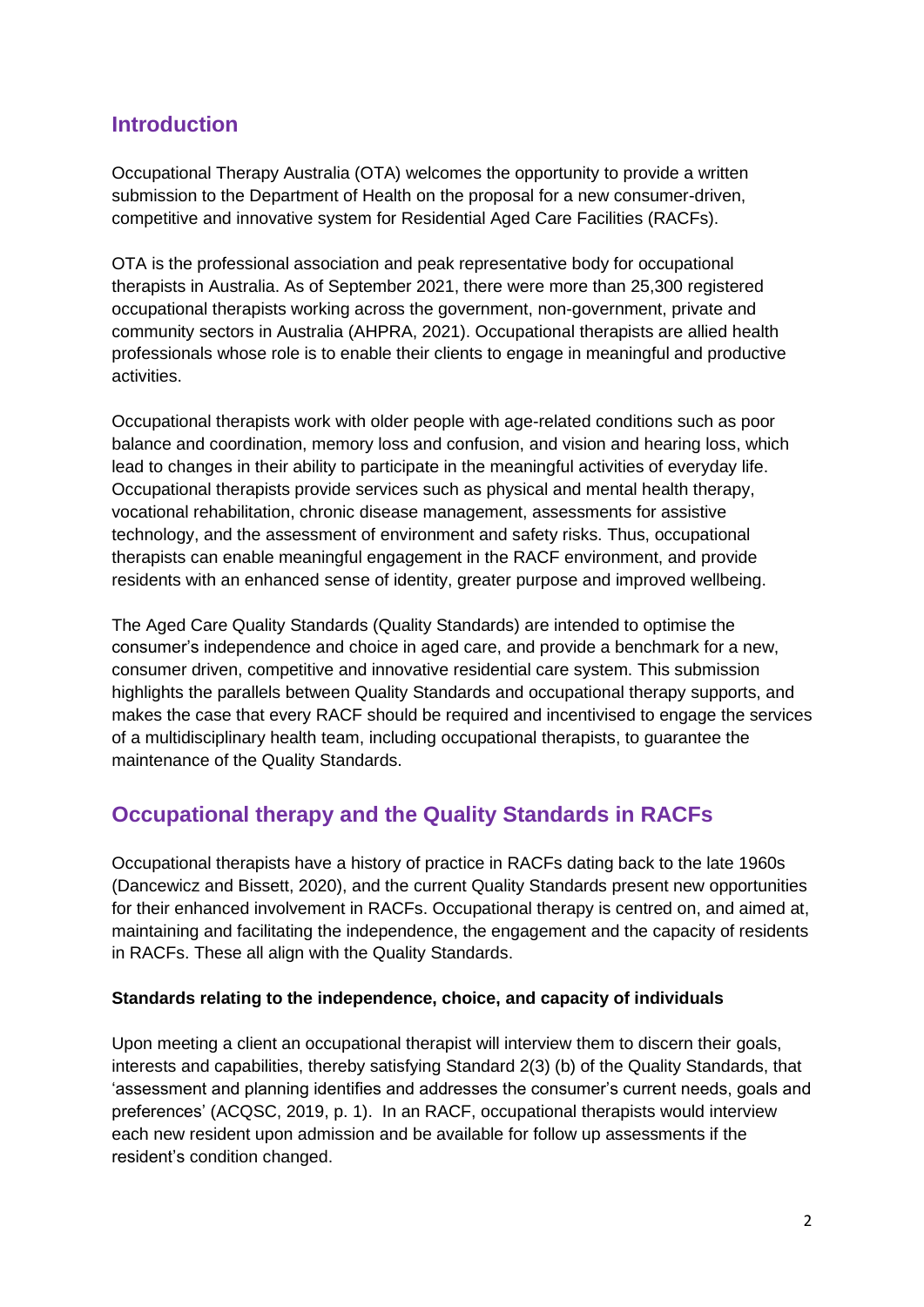The availability of occupational therapists satisfies Standard 3(3) (d) that the 'deterioration or change of a consumer's mental health, cognitive function, capacity or condition is recognised and responded to in a timely manner,' and Standard 4(3) (e), that there be 'timely and appropriate referrals to individuals, other organisations and providers of other care and services.' (ACQSC, 2019, p. 2).

Occupational therapists recommend and provide interventions designed to address poor mental health and loss of physical capacity. This is especially important in RACFs because changes in residents' physical capacity can impact their mental health, just as cognitive decline can make it more difficult for nurses and personal care attendants (PCAs) to assist with their activities of daily life (ADLs).

Moving to an RACF is often accompanied by loss, perhaps of a loved one, but also of the life they led before they entered care, including their house and their independence. Having to rely on other people for daily tasks is often a source of shame and depression for older people. They can also experience anxiety through a loss of self-confidence and their capacity to function within their surroundings.

An occupational therapist can help address these mental health issues while helping the resident develop strategies to maintain their physical capacity for as long as possible. These include, for example, modified crockery and cutlery which will help them feed themselves for longer, and modified commodes and wheelchairs which delay the transition to being lifted using a hoist machine for transfers. Maintaining a level of physical capacity may also enable the residents to experience a greater sense of control.

Occupational therapists can also assist older people who experience loss of cognitive function. Significantly, when the serious behaviours response team (SBRT) is called upon, they often refer the resident to an occupational therapist, who will analyse the situation from the point of view of the client, to determine what triggered the event.

People with dementia often experience heightened sensory input as a result of their neurological changes. Residents may present with challenging behaviours or aggression that is out of character. This can occur during the delivery of care and may place the resident or staff attending at risk. An occupational therapist can provide staff with strategies to modify their own behaviour and the environment around the resident to minimise their distress.

Not only can occupational therapists minimise the need for SBRT services and the distress of residents in RACFs, they also support other care staff by enabling them to understand and minimise adverse events.

#### **Standards relating the service environment and community**

Standard 5(3) (c) states that the 'service environment is welcoming and easy to understand, and optimises each consumer's sense of belonging, independence, interaction and function' (ACQSC, 2019). Occupational therapists are highly skilled at ensuring the environment facilitates optimal engagement in meaningful activities in a safe and practical way. For people with dementia, occupational therapists might label the doors to their bedroom and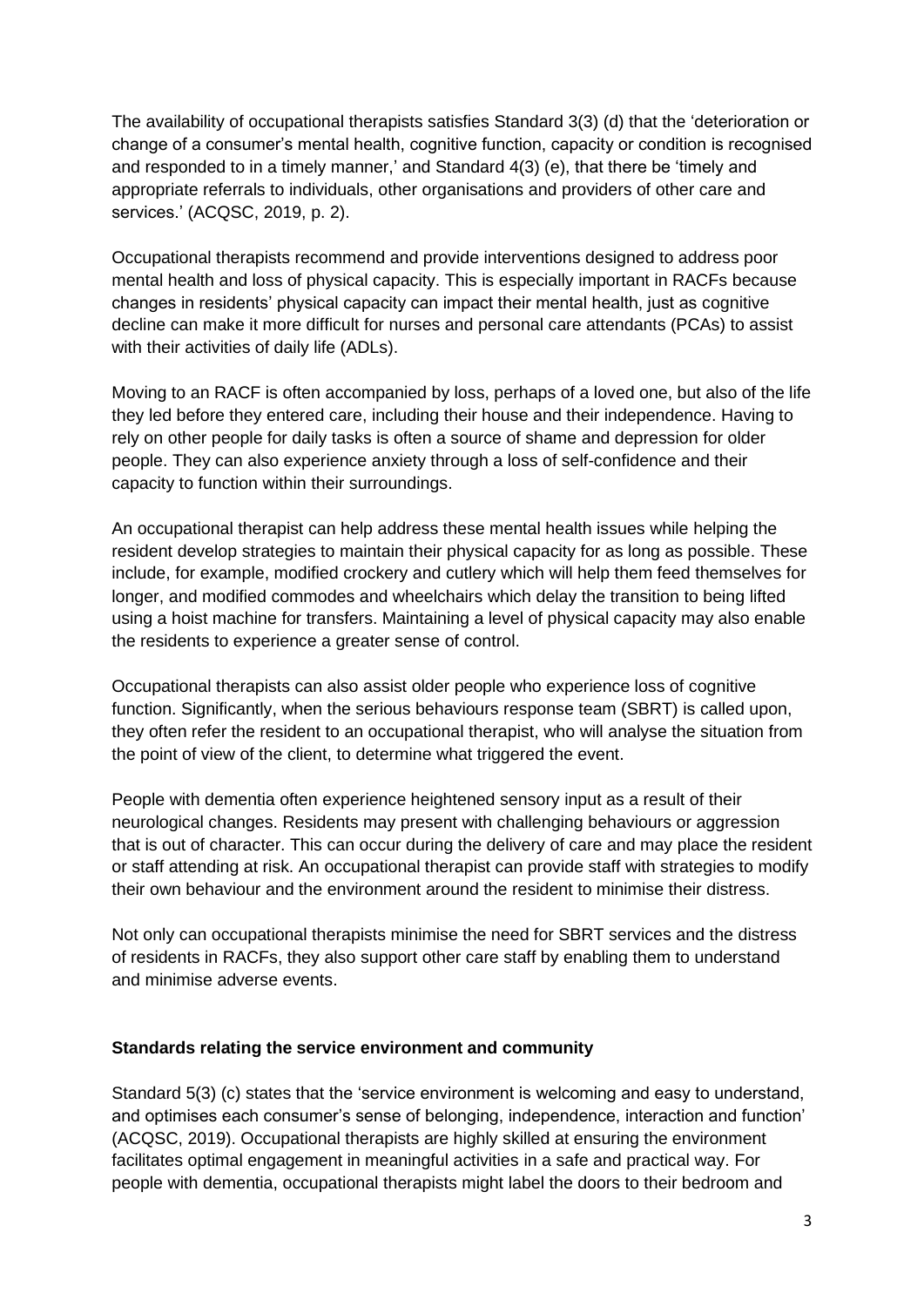bathroom in big, bold letters. Moreover, the requirement to ensure that the environment optimises each consumer's sense of belonging, independence interaction and function recognises that 'even [at] the most aesthetically pleasing' RACFs, providers must invest in creating a supportive social environment (Andrews and Everts, 2020).

Standard 4(3) (c) requires that 'services and supports for daily living assist each consumer to … do the things of interest to them' (ACQSC, 2019). Participation in meaningful activity is core to the role of occupational therapy. Occupational therapists adopt a person-centred, strengths based approach to truly optimise purposeful engagement. In residential care settings, occupational therapists will build opportunities for residents to engage in activities that will help maintain existing skills and develop new ones. Moreover, the occupational therapist will closely monitor the appropriateness of these engagement opportunities and can tailor them to support the changing needs of the residents.

Standard 4 (3) (c) also requires that residents are enabled to 'participate in their community within and outside the organisation's service environment' (ACQSC, 2019). Occupational therapists might facilitate community groups such as intergenerational groups and library groups or arrange for guest speakers to visit. They can also enable residents to perform volunteer roles within the community, such as serving in knitting for charity groups.

One OTA member enables a woman with moderate to advanced dementia to participate in an intergenerational community garden. Before this, the resident had not participated in community groups or handled money for several years. The resident's engagement in this garden project is particularly meaningful. She can:

*Recall how much she enjoys going to this activity and spending time with the mothers and young children, she has also commented that she feels so good about giving her donation of \$10 each week, as it is helping this program and the garden to be looked after… the photos of her engaging in this activity have been just beautiful seeing her look so happy.*

Every resident of an RACF should have the opportunity to participate in such meaningful opportunities. Requiring each facility to engage the services of an occupational therapist is the first step.

#### **Standards relating to compliance**

Standard 7(3) (d) requires that providers have a workforce that is recruited, trained, equipped and supported to deliver the outcomes required by these new standards, while Standard 8 requires that 'the organisation's governing body promotes a culture of safe, inclusive and quality care and services and is accountable for their delivery.' Given the synergy with occupational therapy and the quality standards, we believe that this standard can only be met if every RACF is required to engage the services of an occupational therapist.

*Recommendation 1: Aged care facilities should be required to invest in consumerfocused aged care teams that include allied health professionals such as*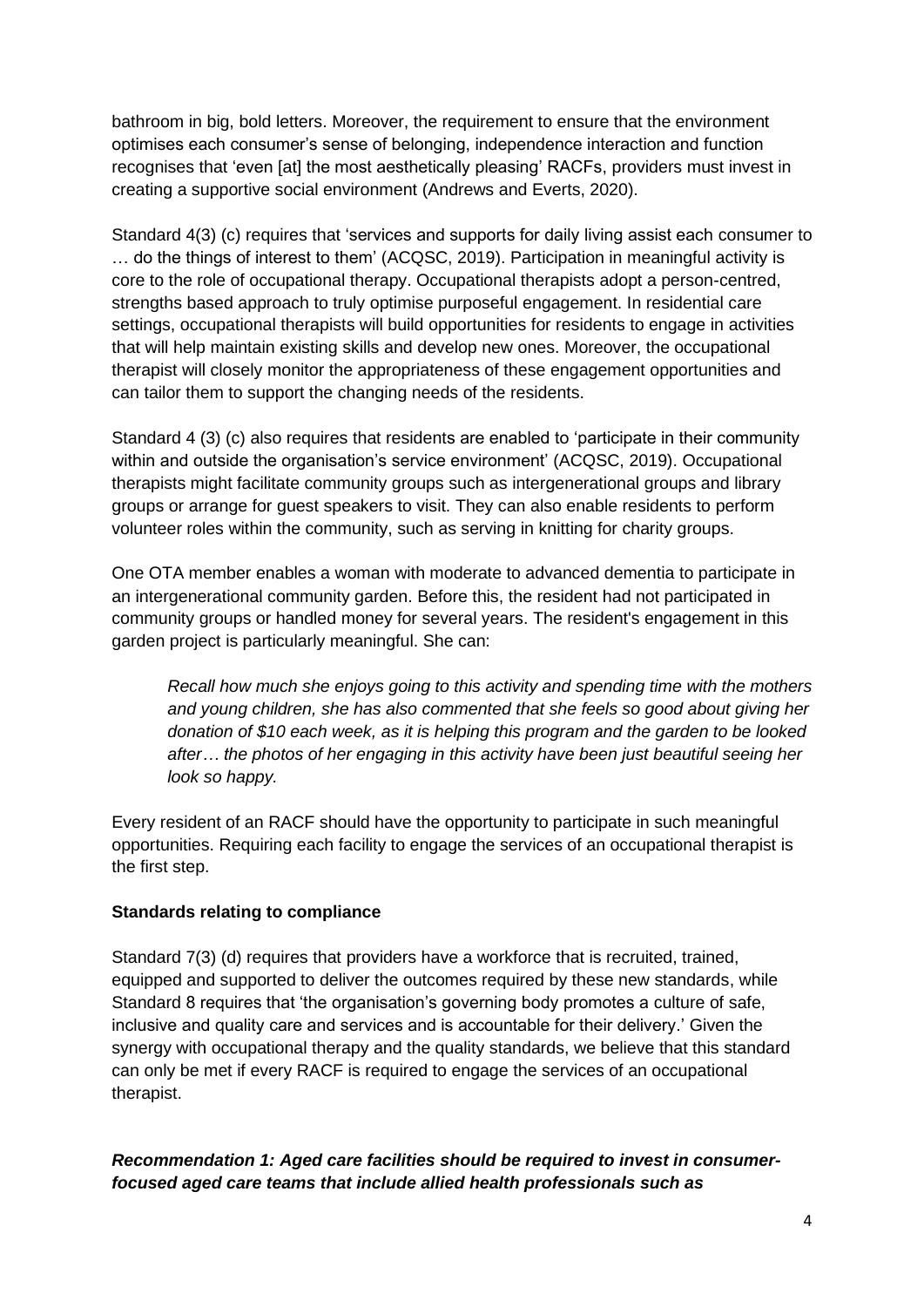*occupational therapists. This would ensure that the Quality Standards are met and would encourage a truly consumer driven aged care system.*

*Recommendation 2: Facilities should have the funding necessary to engage the services of occupational therapists and other allied health professionals, and they should be rewarded for meeting and exceeding the Quality Standards. This would give providers an incentive to be truly innovative and competitive.* 

### **Responses to the questions in the consultation paper**

#### **5: Are there any additional measures or information needed to support informed choice?**

The My Aged Care portal should have a comprehensive database on all the RACFs available in the country. This database should have:

- 1. Current staffing to resident ratios.
- 2. Services and resources available at the facility, including any multi-disciplinary clinical and non-clinical services that are onsite or affiliated with the facility.
- 3. Capacity to deliver tailored care for support needs in a timely manner.
- 4. Risk ratings that capture the frequency and severity of incidences.
- 5. Extra facilities available such as gym and swimming pool access, cafés, the ability to move from independent living type residences into more supported residential care wards, etc.
- 6. A balanced consumer feedback system for other older people and their families to review when considering RACFs. This would need to be independently monitored so that feedback is not skewed by the provider or other stakeholders.
- 7. Their capacity to provide tailored care to support any older person's specific cultural, language and identity needs.
- 8. An outline of their lifestyle program, including meaningful activities and any opportunities to participate in the community.

This data should enable consumers to choose the facilities that provide the balance of services that best meets their needs.

Family members are generally considered to be the lead decision makers when choosing a facility, so although they are not receiving the care, they play a critical role in supporting consumers when selecting their RACF. Proximity to their own homes is a top priority for decision makers (Andrews and Everts 2020, 25). However, Hefele et al. (2016) interviewed 105 family members of residents in RACFs and 24 of respondents cited the presence of a leisure and recreation programme as a deciding factor for choosing an RACF (p. 1173). Family members also criticised RACFs where residents were 'just sitting there all day' and 'staring off into space' (Andrews and Everts 2020, 24). It was also mentioned that the variety of engagement opportunities was important because not everyone enjoyed the same thing (Andrews and Everts 2020, 25). Therefore, every RACF should outline the variety of ways they can support their residents to participate in meaningful activities both onsite and in the community. Information like this supports the ability of all consumers to easily identify and access a quality RACF offering a range of services that best meets their care and engagement needs.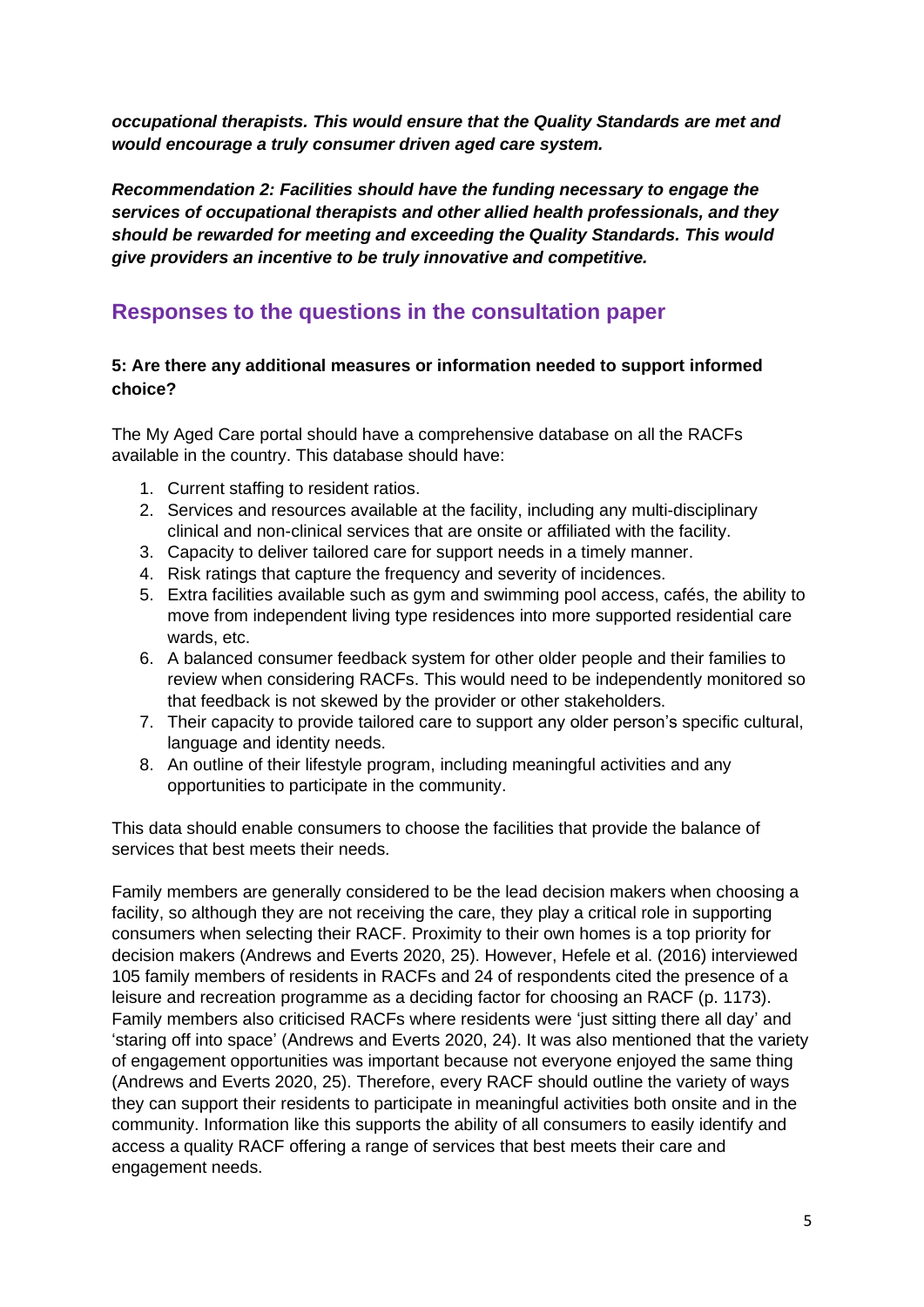While the Non-Compliance Register names the sanctioned providers, it could also identify highly compliant RACFs. Indeed, by effectively becoming a ranking system, the register could serve to inject a healthy competitiveness into the residential aged care sector.

The National Aged Care Quality Indicator Program focuses on pressure injuries, physical restraint, unplanned weight loss, falls and medication management. While consumers need information about which RACFs to avoid, they also need information that will enable them to choose facilities that truly adhere to the Quality Standards.

Likewise, the star rating system will be based on the Quality Indicators and staffing levels. Any decent facility will have appropriate staffing levels and avoid events in contravention of the quality indicators. The service compliance ratings will be included in the star rating system as well, but they have the same issue. When 4 dots is 'no areas for improvement in the most recent quality assessment' (DOH, 2020), there is no space for rewarding quality care.

Awards for excellence based on a genuine commitment to the Quality Standards would provide consumers with important information about facilities while also encouraging competition and innovation among providers. Those providers which employ occupational therapists, and enable them to work to their full scope of practice, would outperform those that don't.

#### **9: What information do providers need to help support decision making?**

The Quality Standards complement the role of occupational therapy so neatly, that employing an occupational therapist and enabling them to work to their full scope will clearly help providers avoid being sanctioned.

When a provider is sanctioned for failing to comply with the Quality Standards, they can be liable for expenses of up to \$1.5 million. With around 60% of aged care facilities working at a deficit, and the other 40% making only a slight profit, such sanctions are likely to prove ruinous. While sanctions don't always carry such an onerous financial burden, they do involve listing on the Non-Compliance Register. Moreover, the impact of being on the register is likely to become more burdensome as consumer awareness of the register grows.

Finally, in a truly competitive and innovative residential care system, providers should know that merely avoiding sanctions isn't enough. If awards for excellence are introduced, providers will realise that to be competitive they need to engage the services of allied health teams and enable these professionals to work to their full scope.

## **Conclusion**

OTA thanks the Department of Health for the opportunity to comment on its proposal for a new consumer-driven, competitive, and innovative system for RACFs. Please note that representatives of OTA would gladly meet with the Department of Health to expand on any of the matters raised in this submission.